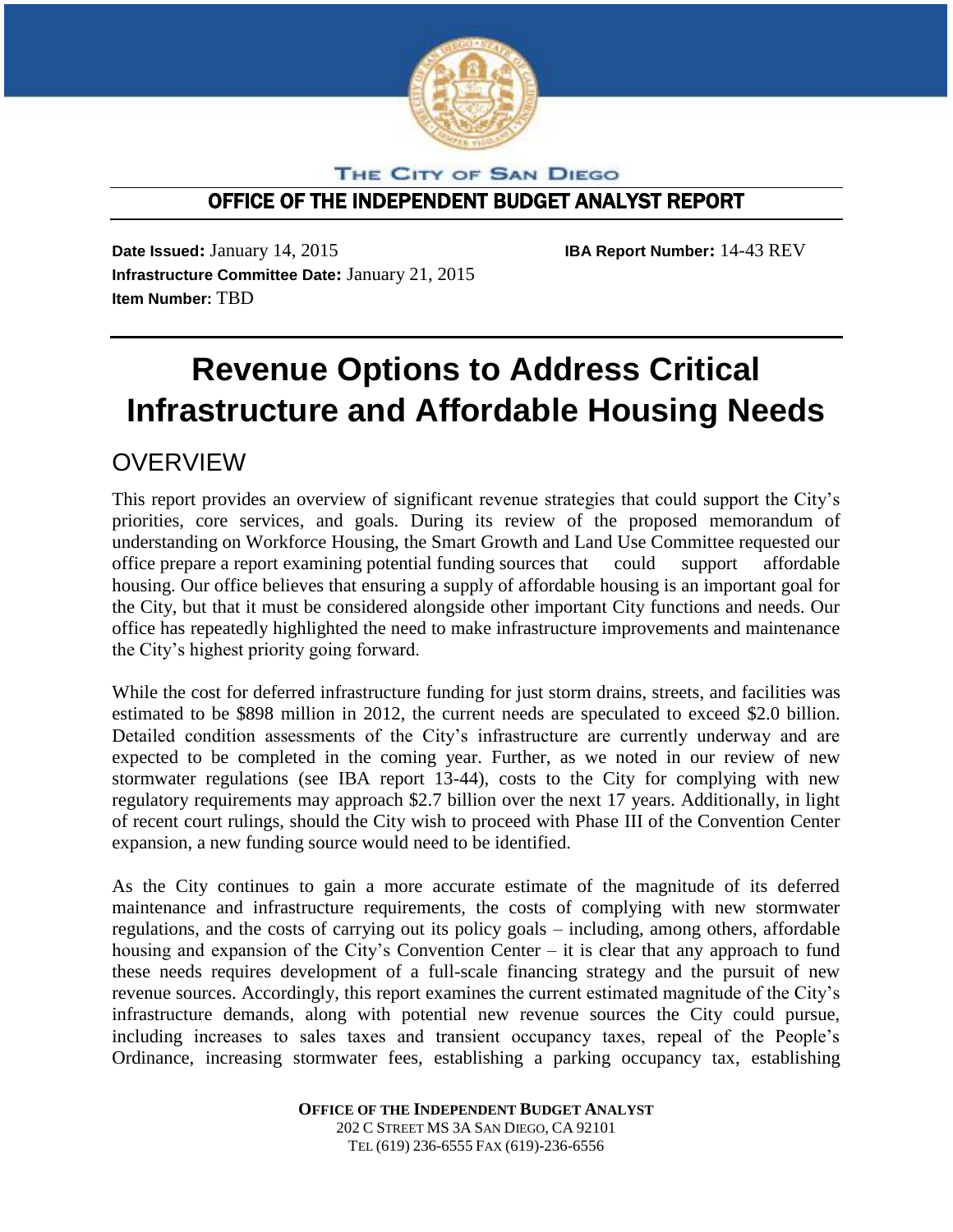enhanced infrastructure financing districts, and issuing new infrastructure/general obligation bonds.

While opportunities to find increased efficiencies and savings in current City operations may exist, if the City is to meet all its infrastructure and regulatory funding needs and pursue new policies and programs to better serve the people of San Diego, it is clear that the City must find new revenue sources.

# FISCAL/POLICY DISCUSSION

# *Better Understanding the Magnitude of the City's Infrastructure Funding Needs*

In a 2012 City staff report, providing an Infrastructure Condition Update, the estimated backlog of the City's infrastructure needs (for General Fund Departments) was reported as \$898 million. This figure was based on previously conducted condition assessments – including a 2008 and 2009 condition assessment of certain City facilities and a 2011 condition assessment of City streets – and included the estimated backlog of only three asset types: streets, storm drains, and facilities. Additional infrastructure needs that did not fall into those asset types were not included.

Today, that \$898 million backlog figure is outdated and understated. Given the limitations and age of that estimate, it is widely acknowledged that the City's infrastructure needs likely exceed the \$898 million projected backlog significantly. While no comprehensive update to the backlog has yet been released, the City is currently conducting ongoing condition assessments for additional City assets such as sidewalks and Park & Recreation facilities. It has been speculated that the actual backlog could be more than \$2.0 billion when comprehensive condition assessments are completed.

As an example, a condition assessment for sidewalks is currently underway and expected to be completed in January 2015. In September, partial completion of the condition assessment had identified 43,000 possible tripping hazards and over 14,000 non-compliant curb ramps – more may continue to be identified going forward. The cost to remediate those issues will be significant. Additionally, the first phase of a comprehensive updated assessment for the City's General Fund facilities – including Park & Recreation facilities – was conducted in FY 2014. The preliminary results of that assessment were anticipated to be discussed at the Infrastructure Committee in November 2014, but have now been delayed to 2015. The results of all condition assessments that are underway or completed will be vital in determining the extent of the City's deferred capital backlog, and should be made available to the Council and the public as soon as possible.

As shown on the following page, we have attempted to provide a more comprehensive estimate of the City's infrastructure backlog. However, this has been extremely difficult, as accurate information on the City's current infrastructure needs is unavailable. Several of the condition assessments have been delayed, and their release dates are uncertain.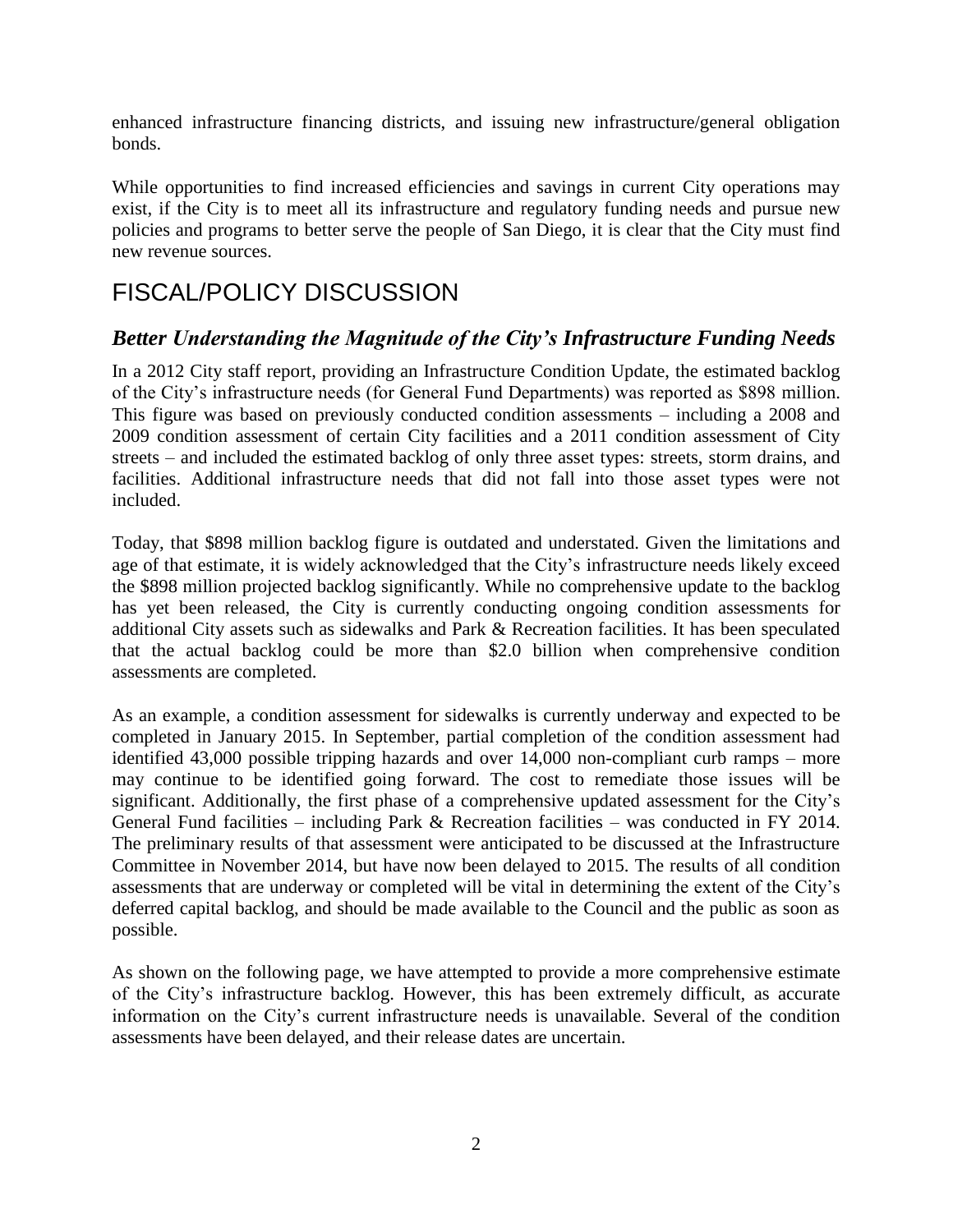| <b>CAPITAL NEEDS FOR GENERAL FUND DEPARTMENTS</b><br>$$$ in millions                      |    |            |  |
|-------------------------------------------------------------------------------------------|----|------------|--|
| 1.) Deferred Capital Backlog Estimate Based on February 2012 Condition Assessment Reports |    |            |  |
| <b>Streets</b>                                                                            |    | 478        |  |
| Storm Drains <sup>1</sup>                                                                 |    | 235        |  |
| <b>City Facilities</b>                                                                    |    | 185        |  |
| <b>TOTAL</b>                                                                              |    | 898        |  |
| 2.) Condition Assessments Underway                                                        |    |            |  |
| Updated Street Condition Assessment <sup>2</sup>                                          | \$ | <b>TBD</b> |  |
| Updated City Facilities Assessment <sup>3</sup>                                           |    | <b>TBD</b> |  |
| Sidewalks Assessment <sup>4</sup>                                                         |    | <b>TBD</b> |  |
| Parks and Recreation Facilities Assessment <sup>5</sup>                                   |    | <b>TBD</b> |  |
| 3.) Significant Deferred Capital Funding Needs Identified at Other City-Owned Facilities  |    |            |  |
| Qualcomm Stadium <sup>6</sup>                                                             | S  | 80         |  |
| Convention Center Phase $II^7$                                                            |    | 30         |  |
| 4.) Other Known Infrastructure Funding Needs                                              |    |            |  |
| Storm Water Projects to Comply with New Permit Regulations <sup>8</sup>                   | \$ | 1,055      |  |
| Facilities Capital Renewal Costs <sup>9</sup>                                             |    | 483        |  |
| Convention Center Expansion <sup>10</sup>                                                 |    | 520        |  |
| Affordable Housing <sup>11</sup>                                                          |    | 63         |  |
| 2011 Citygate Study – New Fire Stations <sup>12</sup>                                     |    | 43         |  |

<sup>&</sup>lt;sup>1</sup> This amount has subsequently been revised down to \$143 million, but that new figure has not been included on any updated assessment.

 $\overline{a}$ 

An updated condition assessment for streets is anticipated to be presented by the end of 2015.

<sup>&</sup>lt;sup>3</sup> 349 facilities of 680 have been assessed. It is uncertain when results will be released.

<sup>&</sup>lt;sup>4</sup> 62% of sidewalk condition assessments were completed as of October 2014. It is expected the results will be included in the Multi-Year Capital Plan intended for release in January/February 2015.

<sup>&</sup>lt;sup>5</sup> Condition assessments for 30 P&R facilities were completed in 2014. It is uncertain when results will be released. An additional 30 P&R facilities will be inspected in FY 2015.

<sup>&</sup>lt;sup>6</sup> Qualcomm estimate is based on the most recent condition assessment which was completed in 2011.

<sup>&</sup>lt;sup>7</sup> Convention Center Phase II needs have been identified by Convention Center Staff. No formal assessment by the City has been undertaken.

 $8$  This \$1.06 billion estimate is based on costs of implementing the next five years of the Watershed Asset Management Plan (WAMP) that are included in the recently released FY 2016-2020 Five-Year Financial Outlook. With the adoption of the new Municipal Stormwater Permit in May 2013, which includes more stringent and costly requirements, the City developed WAMP which includes costs for both permit compliance and flood risk management activities. Funding for compliance was included in the Five-Year Outlook in the amount of \$344 million. Cost estimates are being revised as regulations and technology are evolving and the Storm Water Division continues to negotiate regulatory reforms that may produce cost savings beyond 2018.

<sup>&</sup>lt;sup>9</sup> These costs are based on the capital renewal costs noted in the 2008 Staubach and 2009 Parsons facilities assessments. Capital renewal costs typically include the repair or replacement of items such as HVAC systems and roofs as they reach the end of their expected useful lives.

<sup>&</sup>lt;sup>10</sup> Convention Center Phase III estimate represents the cost of the current expansion plan. Original financing plans were recently rejected by the courts. Alternative funding has not yet been identified.

<sup>&</sup>lt;sup>11</sup> This estimate is based on 1,000 new units. The General Plan Housing Element goal for 2013-202 calls for  $9,600$ units over an 8 year period. Actual needs are far greater. There are approximately 40,000 people on the Section 8 waiting list with a wait time of 13 years.

<sup>&</sup>lt;sup>12</sup> The Citygate Report released in 2011 identified the need for 19 new fire stations. The Fire-Rescue Department's four highest priority stations are estimated to cost \$46 million, \$3 million in deferred capital bond funding has been allocated to these projects.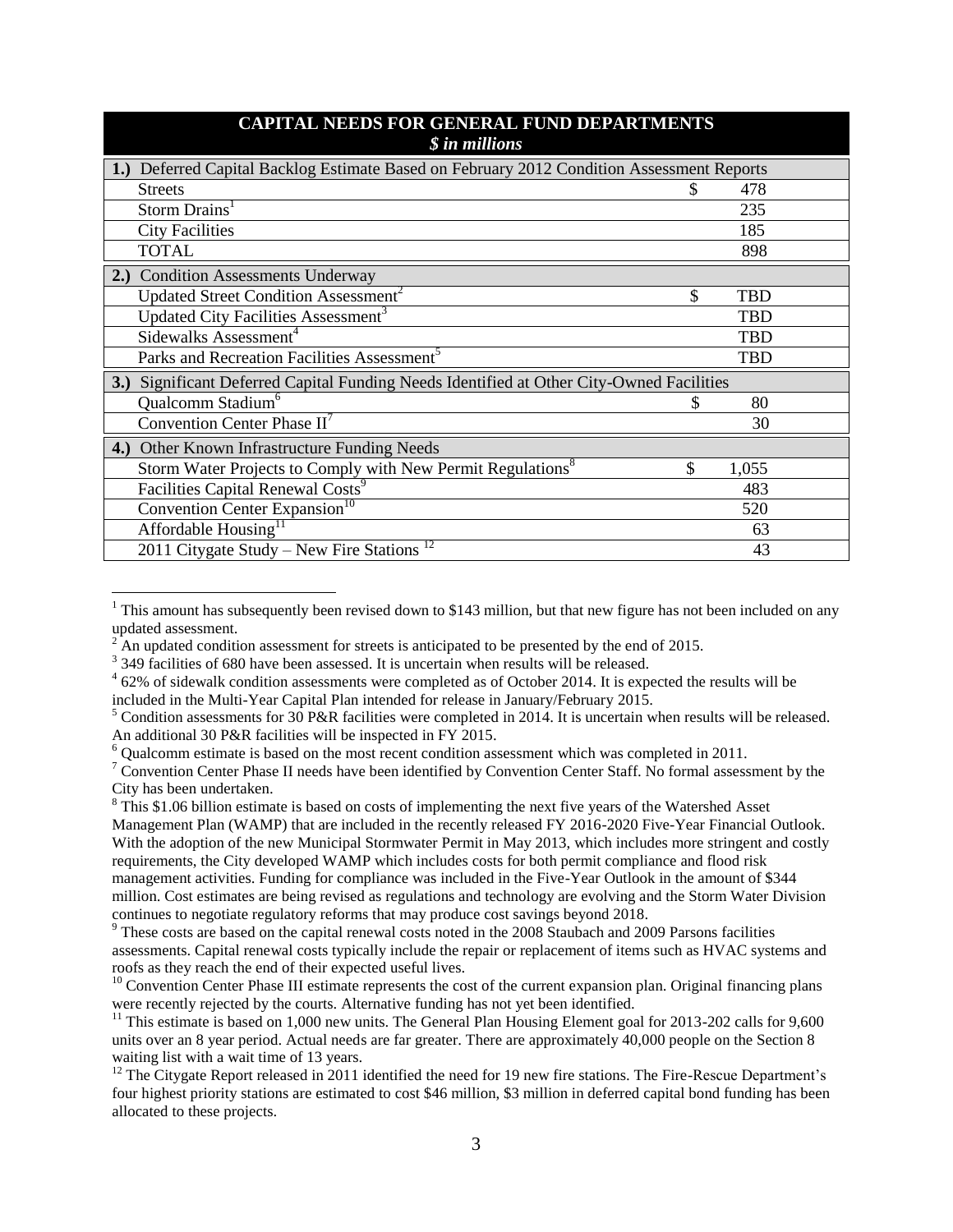Given that preliminary results of the ongoing facilities condition assessments are not available, we included both the \$898 million backlog as well as additional capital renewal costs through FY 2015 (these are the costs associated with replacing facility elements – such as HVAC systems and roofs – as they reach the end of their usable lives) that were noted in the 2009 facilities assessment. We also included the estimated deferred capital costs for City-owned facilities like QUALCOMM Stadium and Convention Center Phase II, which are not included in the ongoing facility condition assessment. The most recent condition assessment for QUALCOMM Stadium was conducted in 2011 and shows an estimated backlog of approximately \$80 million. A formal assessment has not been conducted for the Convention Center, although Convention Center staff have reported a backlog of \$31 million to the Budget and Government Efficiency Committee.

To further understand the current estimates, it is also important to know that these numbers largely represent the deferred capital backlog of *existing* facilities, and for the most part do not reflect the costs for *new* City structures such as Fire stations, lifeguard stations, branch libraries, swimming pools, parks, recreation centers and Police facilities.

With one exception, there are no updated plans which comprehensively identify new facilities needs for General Fund departments. The Citygate Report, which was issued in 2011, identified the need for 19 new fire stations to eliminate service gaps in areas with response times below the nationally recognized best practice response times. Funding required for the four highest priority stations is \$46 million. Only \$3 million of this \$46 million in needs has begun to be addressed through lease revenue bonds as of this date, as we noted in our review of infrastructure needs for new and existing fire stations (see IBA report 14-39 REV). No comprehensive funding plan for the remainder of the necessary Fire stations has been developed.

We also note that the Five-Year Lifeguard Needs Assessment, presented to Council in March 2014, discusses additional unfunded capital needs, including lifeguard stations, lifeguard headquarters, and garage facilities, among others. However, costs for these facilities have not been determined. The Police Five-Year Plan, issued in 2012, addresses staffing, equipment and vehicle needs but does not address facilities.

Staff has advised that the Multi-Year Capital Plan, currently being developed and anticipated to be issued in January 2015, will include some cost estimates for new infrastructure. However, it is likely that many of the City's needs will lack an existing funding source, and the City has not begun to develop a financing strategy to address these significant infrastructure needs. Such community investments are critical to maintaining service levels for Police and Fire response times, enhancing the quality of life for City residents and contributing to the City's overall economic vitality.

Three other significant areas need to be a part of this discussion, as they will likely compete for revenue sources discussed in this report:

• \$520 million in replacement funding is estimated to be needed in order to move forward with the Phase III Convention Center Expansion (based on existing plans).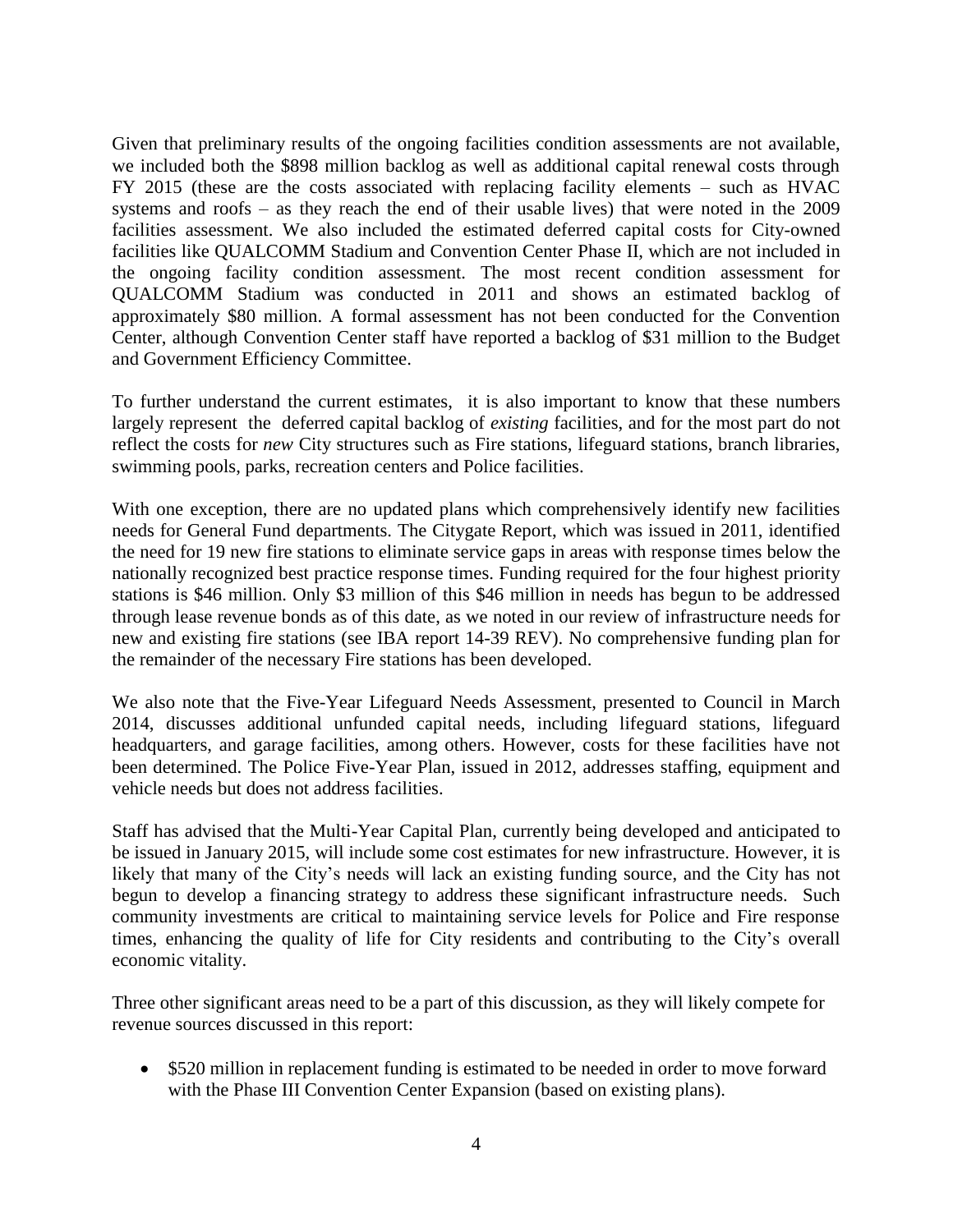- \$1.06 billion in funding for stormwater projects is estimated to be needed to comply with new permit requirements over the next five years.
- There is an ongoing and serious need for affordable housing the General Plan Housing Element calls for 9,600 new units to be constructed from 2013 through 2020, and requires an average Housing Commission contribution of \$62,500 per unit. The Smart Growth and Land Use Committee's consideration of this issue in July was the impetus for this report.

# *The Need for Alternative Revenues and a More Robust Expenditure Plan*

An increased and sustained expenditure plan over the next decade will be required if the City is to meaningfully address an infrastructure backlog of this magnitude. The City has begun steps to provide infrastructure funding through the implementation of Enhanced Option B (discussed below), though additional funding will be necessary to ensure that all city facilities are brought up to appropriate standards and maintained at that level.

#### Infrastructure Expenditure Commitments to Date

Between 2009 and 2012, the City issued three series of lease revenue bonds totaling \$213 million, known as DC 1, DC 2 and DC 2A. As of June 30, 2014, all DC 1 bond proceeds (\$103.3 million) have been expended. Approximately \$33.3 million of the DC 2 bonds (\$75 million) and \$5.3 million of the DC 2A bonds (\$35 million) have been spent on capital projects. This leaves approximately \$71.4 million in unspent DC 2 and DC 2A bond proceeds.

On March 20, 2012, the Council took a significant step towards providing infrastructure funding when it approved a multi-year capital expenditure plan known as Enhanced Option B. Enhanced Option B called for the annual issuance of lease revenue bonds to fund capital projects totaling \$494 million, as well as to provide annual maintenance and repair expenditures totaling \$370 million over a six year period through fiscal year 2017.

Based on the original infrastructure backlog estimate of \$898 million, full implementation of the Enhanced Option B Plan was designed to slow the rate of deterioration of streets, facilities, and storm drains, so that infrastructure would only deteriorate by 5 to 10 percent over the life of Enhanced Option B. Due to unanticipated legal challenges that may now be resolved, the timing of planned lease revenue bond borrowing was significantly delayed. Enhanced Option B called for issuing approximately \$326 million of the planned \$494 million by FY 2015.

The recently released FY 2016 – 2020 Financial Outlook indicates the City plans to issue lease revenue bonds in FY 2015 (\$120M), FY 2016 (\$84M) and FY 2017 (\$84M). There are no other bond issuances planned beyond FY 2017 in the new Outlook. As shown in the table below, if bonds are issued as planned through FY 2017, the City will be \$96.4 million behind the amount called for in the Enhanced Option B Plan.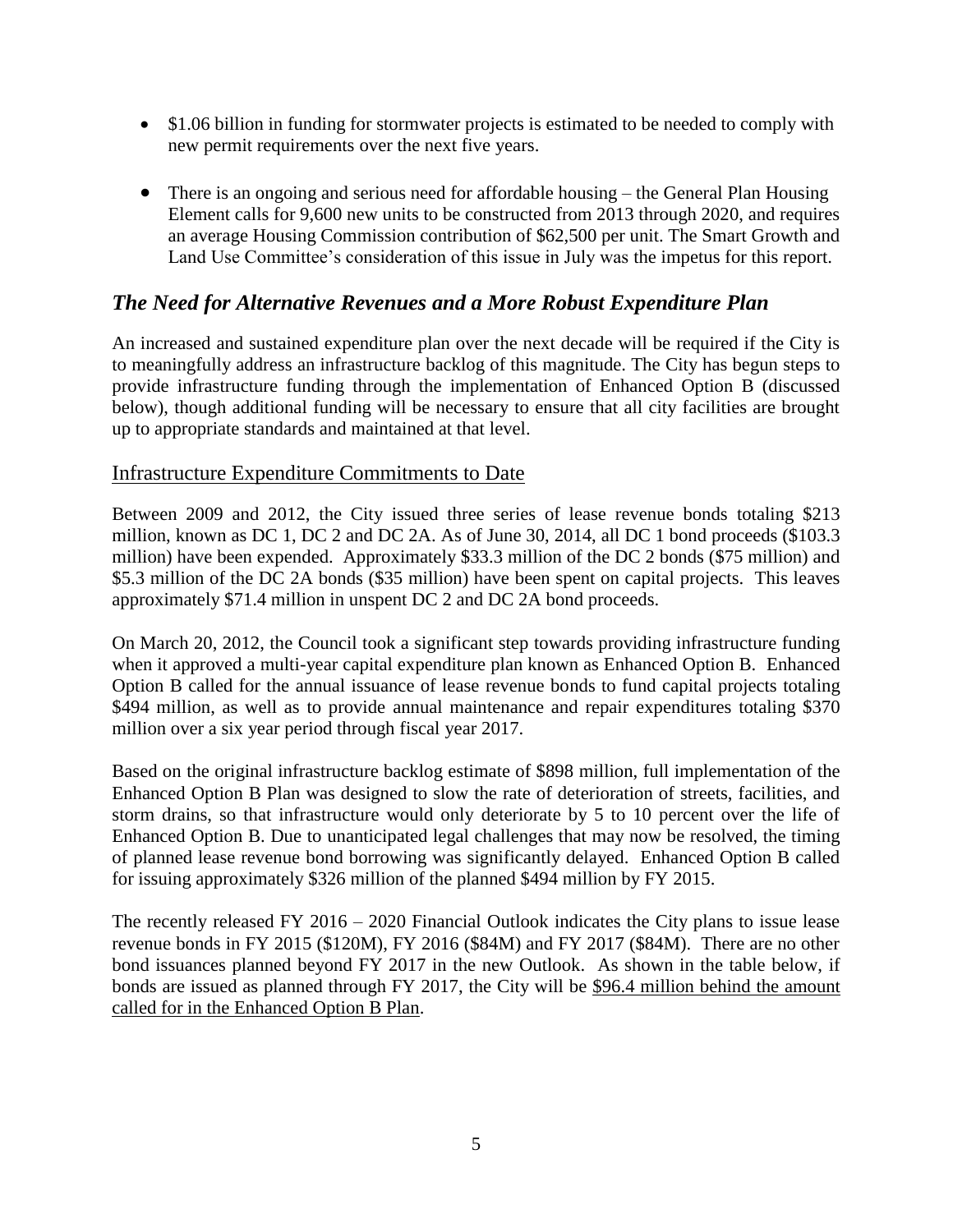| \$ in millions                                                 | FY 2012 | <b>FY 2013</b> | <b>FY 2014</b> | <b>FY 2015</b> | FY 2016 FY 2017 |        | Total   |
|----------------------------------------------------------------|---------|----------------|----------------|----------------|-----------------|--------|---------|
| Council Approved Enhanced Option B Plan (March 20, 2012)       | \$75.0  | \$80.0         | \$81.0         | \$90.0         | <b>\$84.2</b>   | \$84.2 | \$494.4 |
| Bonds Issued or Planned in the FY 2016-2020 Financial Outlook: | \$75.0  | \$35.0         | \$0.0          | \$120.0        | \$84.0          | \$84.0 | \$398.0 |
| <b>Enhanced Option B Plan: Bonding Shortfall:</b>              |         |                |                |                |                 |        | \$96.4  |

In the FY 2016-20 Outlook, the Mayor has committed to dedicate at least half of new revenue growth (primarily based on the four Major Revenue categories) to infrastructure and neighborhood repair efforts through FY 2020. This commitment resulted in an additional \$22 million being dedicated to infrastructure related projects in the FY 2015 Budget. This represents another noteworthy commitment toward infrastructure funding. However, the amount of this commitment is relatively small compared to total needs, and will fluctuate with the economy each year. Projections in the FY 2016 – 2020 Financial Outlook are as follows:

| $\mathfrak s$ in millions                                          | <b>FY 2016</b> | FY 2017 | <b>FY 2018</b> | FY 2019 FY 2020   |        | <b>Total</b> |
|--------------------------------------------------------------------|----------------|---------|----------------|-------------------|--------|--------------|
| Commitment in New Financial Outlook - 50% of Major Revenue Growth: | \$28.8         | \$14.8  | \$12.6         | S <sub>17.9</sub> | \$16.2 | \$90.3       |

#### Challenges Associated with Continuing to Issue Lease Revenue Bonds

Some have suggested that the City can continue to address its infrastructure needs by annually issuing lease revenue bonds, rather than by pursuing alternative revenue sources. This approach of annually issuing lease revenue bonds, however, is neither a sufficient nor sustainable approach to address the City's critical infrastructure needs over the next decade. An infrastructure financing plan that continues to rely upon lease revenue bond borrowing raises the following concerns:

- If the City is to continue to use lease revenue bonds as a means of financing infrastructure, it must have additional suitable assets (City property that has an "essential" use) to serve as the leased assets securing that financing. We have previously noted that there is only a finite number of suitable City assets that can sustain the continued use of lease revenue bonds. Staff has responded that sufficient assets exist to secure the sale of lease revenue bonds to meet the borrowing plan called for in Enhanced Option B, but staff has stopped short of saying how much additional financing capacity remains beyond Enhanced Option B.
- The continued use of lease revenue borrowing reduces the future financial flexibility of the City's General Fund to address other critical needs. This is because each new borrowing adds a new annual General Fund debt service payment obligation for a period of 30 years. As an example, the planned \$120 million borrowing for the DC 3 bonds is estimated to add a \$7.5 million payment obligation to the General Fund for 30 years. The FY 2016 – 20 Outlook shows an additional \$18.1 million of debt service will need to be budgeted for the next 30 years just to cover \$288 million of planned infrastructure bonds from FY 2015 though FY 2017. The cumulative effect of continuing to add annual debt service obligations (coupled with other required annual payment obligations like pension and OPEB) reduces the City's budgetary discretion because a significant portion of the revenue available in any given year will have been previously committed.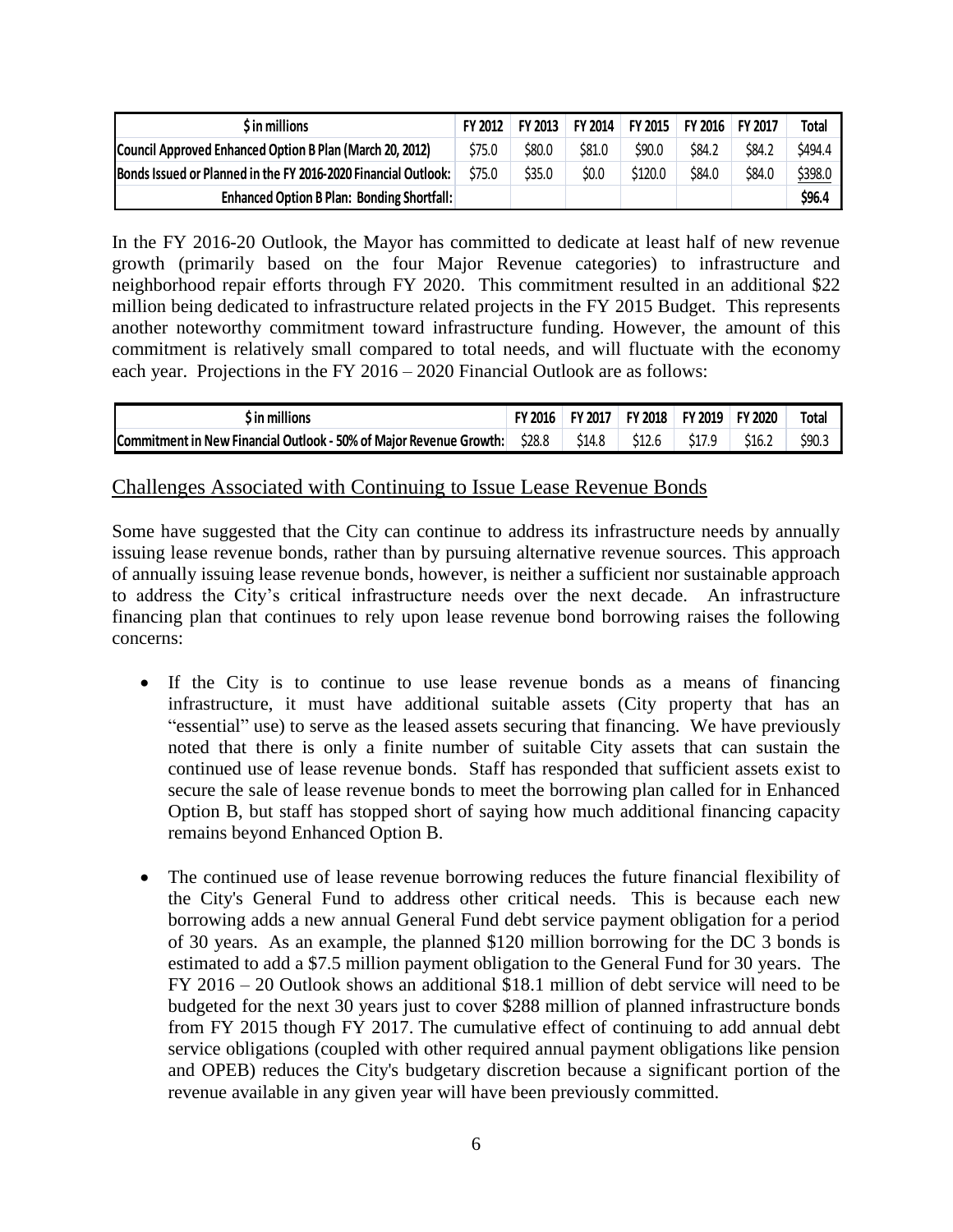## Why Pursue Alternative Revenue Sources Now?

Other than lease revenue bonds, no significant alternative revenue options have been identified in support of infrastructure financing. New voter approved revenues would enable the City to either cash fund or borrow to finance critical infrastructure needs without pledging City assets or constraining the Council's ability to address other important General Fund needs in the future. There are several reasons why alternative revenue sources may be worth pursuing:

- Continuing to fund infrastructure at current rates will only slow the rate of its deterioration. If the City is unable to increase its annual capital and maintenance and repair budgets to a level that will at least maintain the current condition of the City's infrastructure assets, the result will be additional capital needs that will continue to grow the infrastructure backlog.
- A continuing state of asset deterioration increasingly has additional costs that are difficult to predict and measure. Infrastructure failure (broadly defined) can: threaten public health and safety; raise public liability exposure; hinder the provision of vital City services; dim the prospects of targeted capital investment and job creation in the City; and increase the ultimate cost of infrastructure needs.
- Many of the City's facilities are between 30 and 50 years old. Several facilities have significantly exceeded their useful lives or been insufficiently maintained. This increases the risk of asset failure or a facility being in a condition that is beyond reasonable repair. For example, City Hall is now 50 years old and houses several important public functions. It is one of several City facilities whose condition and suitability for its required purpose has been the subject of much discussion in recent years. As we stretch aging assets beyond their useful lives, costs for repair, replacement and liability increase significantly.
- City infrastructure such as streets and sidewalks have ongoing maintenance and repair costs and periodic capital replacement costs. As of 2011, City streets had an overall condition index of 54.6 out of 100. While the costs associated with increasing the overall condition of City streets is significant, it results in a significant reduction in annual maintenance and repair costs.
- A recently issued study titled "California Local Streets & Roads Needs Assessment 2014 Update" prepared for various associations of cities and counties in California states that, "As roadway pavement conditions deteriorate, the cost to repair them increases exponentially. For example, it costs twelve times less to maintain a BMP pavement compared to a pavement that is at the end of its service life. Even a modest resurfacing is four times more expensive than maintenance of a pavement in the BMP condition. Employing maintenance practices consistent with BMP, results in treating four to twelve times more road area for the same cost."\*

 $\overline{a}$ 

<sup>\*</sup> BMP stands for Best Management Practices: the study refers to the cost effectiveness of maintaining pavements that are in good conditions.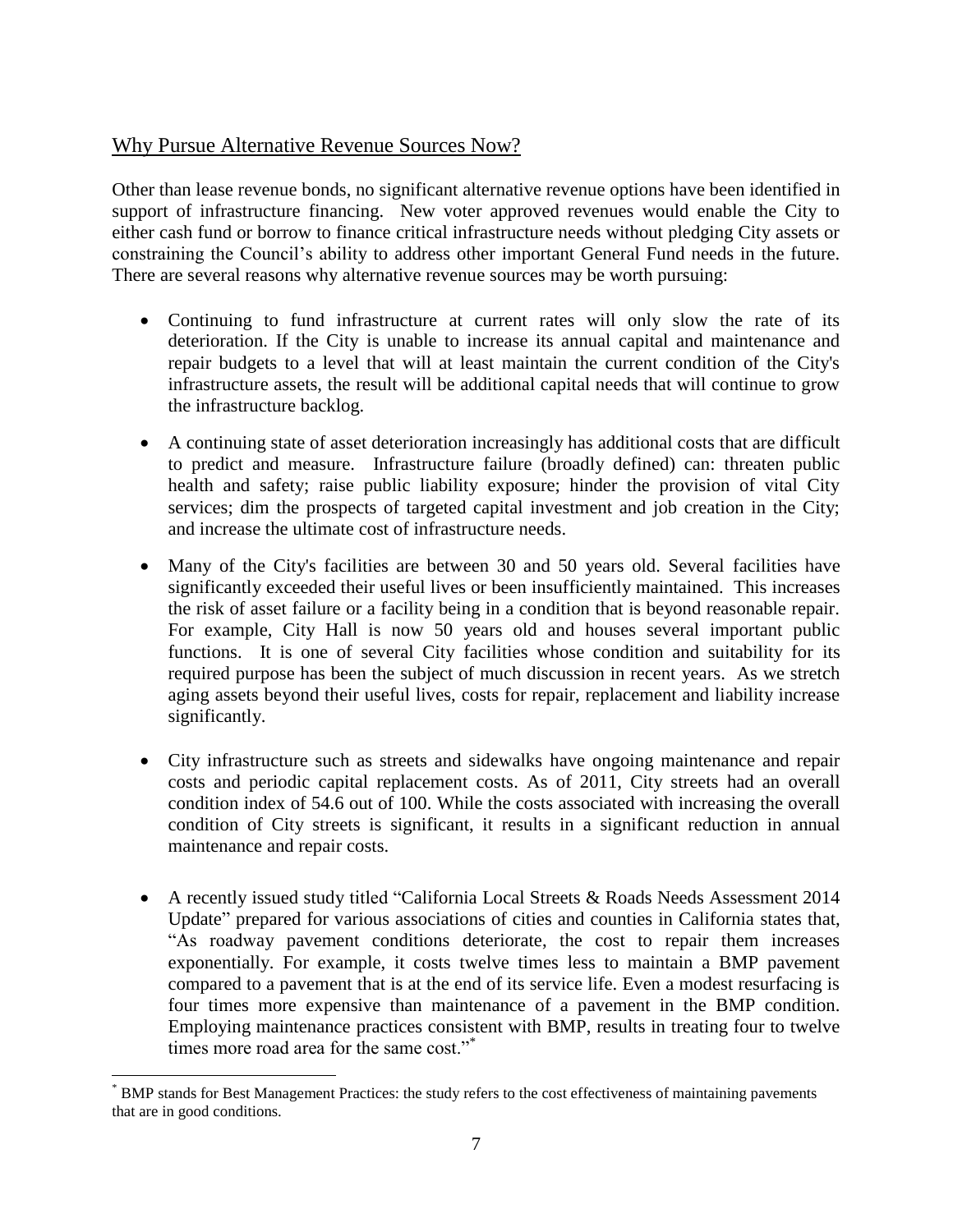# *Potential Significant New Revenue Sources*

The remainder of this report provides an overview of the following potential revenue sources, regulatory and/or voter threshold requirements to establish those sources, and the amount of revenue each could be expected to generate:

- Increased Sales Taxes
- Increased Transient Occupancy Taxes
- Utility Users Taxes
- Parking Occupancy Taxes
- Repeal of the People's Ordinance
- Increased Stormwater Fees
- General Obligation Bonds
- Infrastructure Financing Districts

We note that compared to other major cities in California and throughout the country, San Diego's fees and taxes are low. If the City were to successfully pursue increased revenues by increasing any one of these particular taxes or fees to the average of other comparable cities, the total aggregate of San Diego's taxes and fees would still remain comparatively relatively low.

Should the Council elect to pursue any of the revenue sources discussed below, we would recommend that it include mechanisms to ensure transparent and open good government practices, which may include – but are not limited to – the creation of citizens' oversight and advisory boards, clear and open accounting practices that provide detail on how revenues are spent, regular and publicly accessible audits, and possible sunset provisions. Any pursuit of additional or increased revenues should include clear communication to the citizens, as well as specific information on what programs and projects that revenue will support.

#### *Sales Tax*

Under the State's Bradley-Burns Local Sales and Use Tax law, retailers pay sales tax on the sale of tangible personal property. The tax is applied as a percentage of the retailers' gross receipts, and is usually passed through to the consumer. Certain services, industries, and items are exempt from sales and use taxes. State law allocates 1.0% of sales and use taxes to the cities in which they are generated. One of  $\overline{ }$ 

| Sales Tax at a Glance                   |                                       |  |
|-----------------------------------------|---------------------------------------|--|
| <i>Existing rate:</i> $8.0\%$           |                                       |  |
|                                         | Potential Revenue: \$64M annually per |  |
|                                         | $0.25\%$ increase                     |  |
| <i>Voter Threshold</i> : Two Thirds for |                                       |  |
|                                         | Specific Use, Majority                |  |
|                                         | for General Use                       |  |

major the benefits of sales tax revenue is that it is recurring. While other sources of revenues like General Obligation bonds represent one-time infusions of revenue and therefore should only be used for one-time expenses, recurring revenue sources can be used to fund ongoing operations and maintenance of projects and programs, and not just one-time capital costs. Opportunities to bond against future sales tax revenue to provide a larger immediate pool of revenue may also exist.

Per State law, counties and cities can impose district sales tax rates in quarter-percent increments so long as they do not exceed an aggregate of 2.0% in addition to the Bradley-Burns sales tax. These district taxes are similar to Bradley-Burns sales and use taxes, and are allocated to the jurisdiction where purchased goods are delivered or used. The County of San Diego currently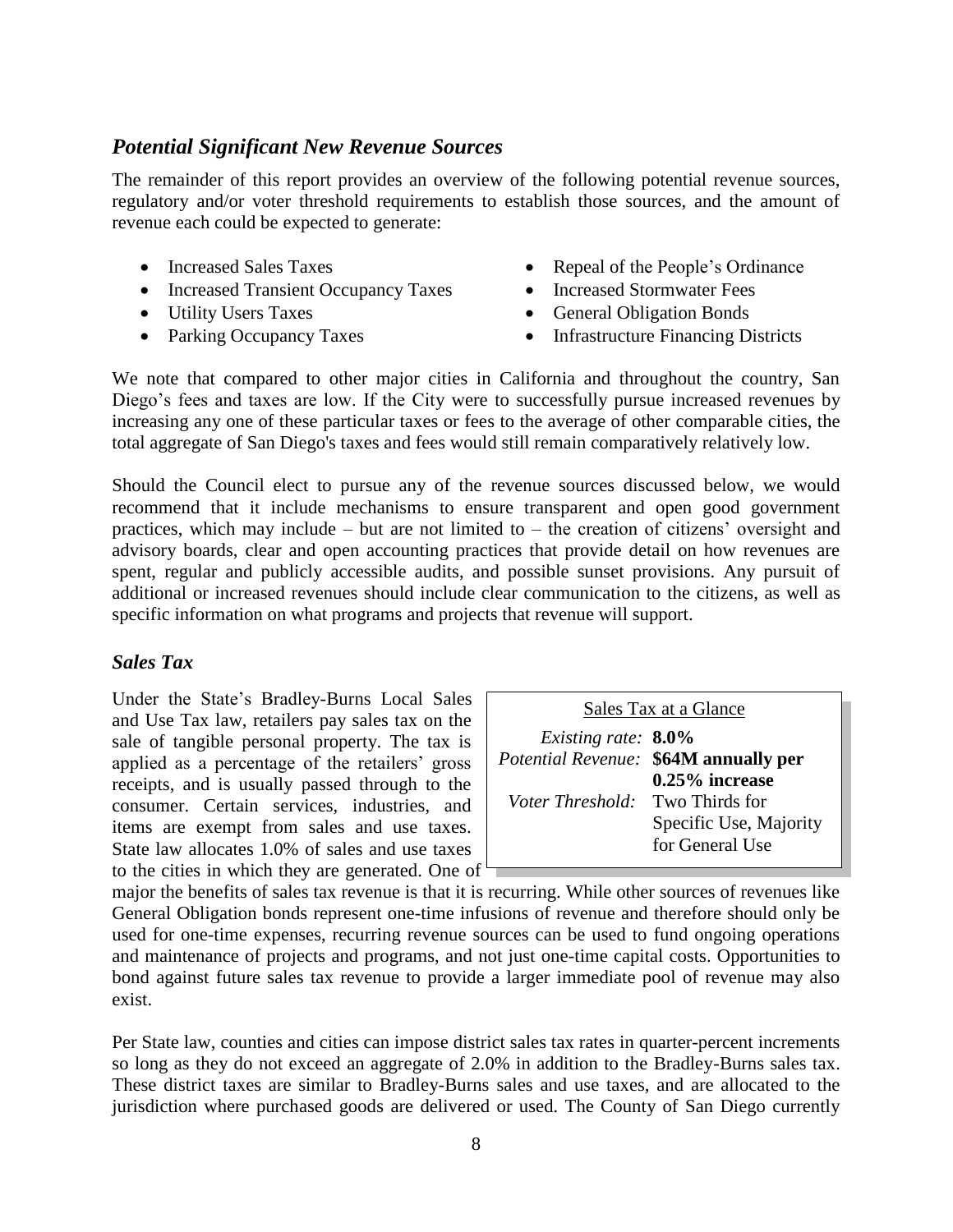has a district tax of 0.50% for the TransNet transportation improvement program; any additional sales tax increment would therefore have to be 1.50% or less.

The current effective sales tax rate in the City is 8.0%. No city in San Diego County has a lower sales tax rate, though the following five cities in the County have aggregate rates above 8.0%:

- $\bullet$  El Cajon 9.0%
- $\bullet$  La Mesa 8.75%
- National City  $9.0\%$
- Vista  $8.5\%$
- Vista Park 8.5%

Many comparable cities in California and the United States also have higher sales tax rates:

- $\bullet$  San Jose 8.75%
- San Francisco  $8.75\%$
- $\bullet$  Los Angeles 9.0%
- Phoenix  $-8.3%$
- Austin  $-8.25%$
- Seattle  $-9.5%$



Sales taxes are second only to property taxes in generating City revenue. Sales tax receipts in FY 2015 are expected to generate \$257.1 million for the City's General Fund. Accordingly, each quarter percent increase to the local sales tax rate would be expected to generate an additional \$64.2 million in annual revenue.

State law requires a public vote before sales tax can be increased, with different voter thresholds depending on how potential revenue would be used. If sales tax revenue is to be used for particular purposes or is dedicated to specific projects or types of projects, any increase must be approved by a two-thirds vote of the public. If revenues are instead to be used for general purposes and are not dedicated to any particular use, they must be approved by a simple majority of voters.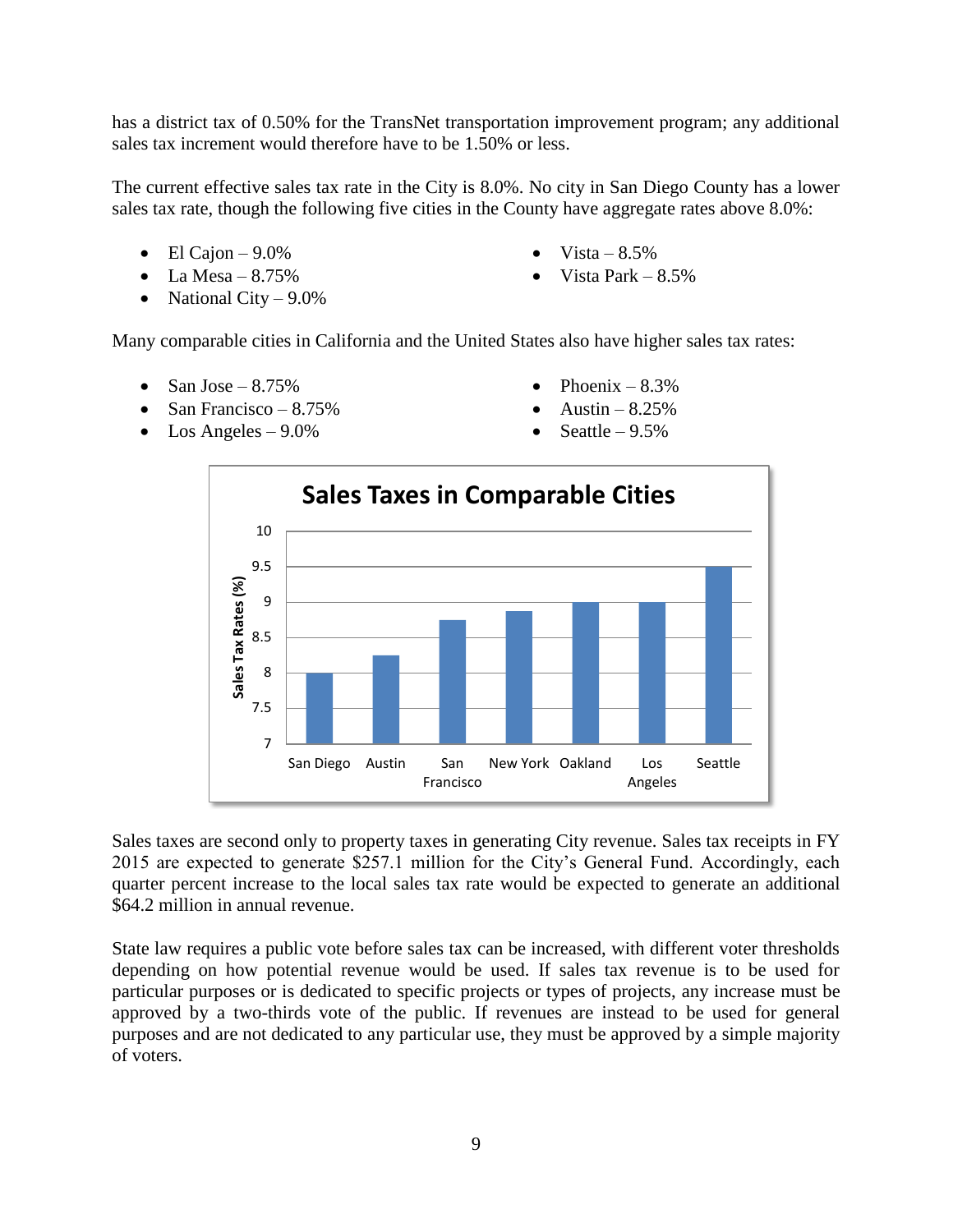#### *Transient Occupancy Tax*

 $\overline{a}$ 

California law allows cities and counties to levy a Transient Occupancy Tax on visitors occupying rooms at hotels, motels, inns, and other lodging facilities, and who stay for less than 30 days. The current TOT rate in San Diego is 10.5%; an additional 0.55% to 2.0% Tourism Marketing District assessment<sup>+</sup> brings the highest total fees paid by those occupying hotel rooms in the City to 12.5%.

|                                         | Transient Occupancy Tax at a Glance     |
|-----------------------------------------|-----------------------------------------|
| Existing rate: 10.5%                    |                                         |
|                                         | Potential Revenue: \$16.6M annually per |
|                                         | 1.0% increase                           |
| <i>Voter Threshold</i> : Two Thirds for |                                         |
|                                         | Specific Use, Majority                  |
|                                         | for General Use                         |

TOT revenue is split among the Special Promotions Fund, which receives 4%, the General Fund, which receives 5.5%, and Discretionary/Council directed accounts, which receive 1%.



In December 2007, the lodging industry in San Diego successfully created a self-assessment district to help promote tourism through a Tourism Marketing District (TMD). Through that TMD, lodging businesses assess an additional 0.55% to 2.0% charge on visitors' bills as a lineitem separate from the TOT. Revenue from that charge is used by the TMD to fund programs and services that market and promote San Diego as a tourist destination, and is not available for use in the General Fund.

Council Policy 100-03 limits future increases to TOT to a rate no greater than the average of 15 major cities delineated in the policy, excluding the highest and lowest rate from that average. The cities included in that policy are: Atlanta, Boston, Chicago, Denver, Honolulu, Houston, Las Vegas, Los Angeles, Miami Beach, New Orleans, New York, San Francisco, Santa Fe, Seattle, and Washington D.C. Currently, the average rate for those cities is approximately 15%.

<sup>+</sup> The TMD levies an assessment of 0.55% for lodging businesses with 1-29 rooms, and 2% for lodging businesses with 30 or more rooms.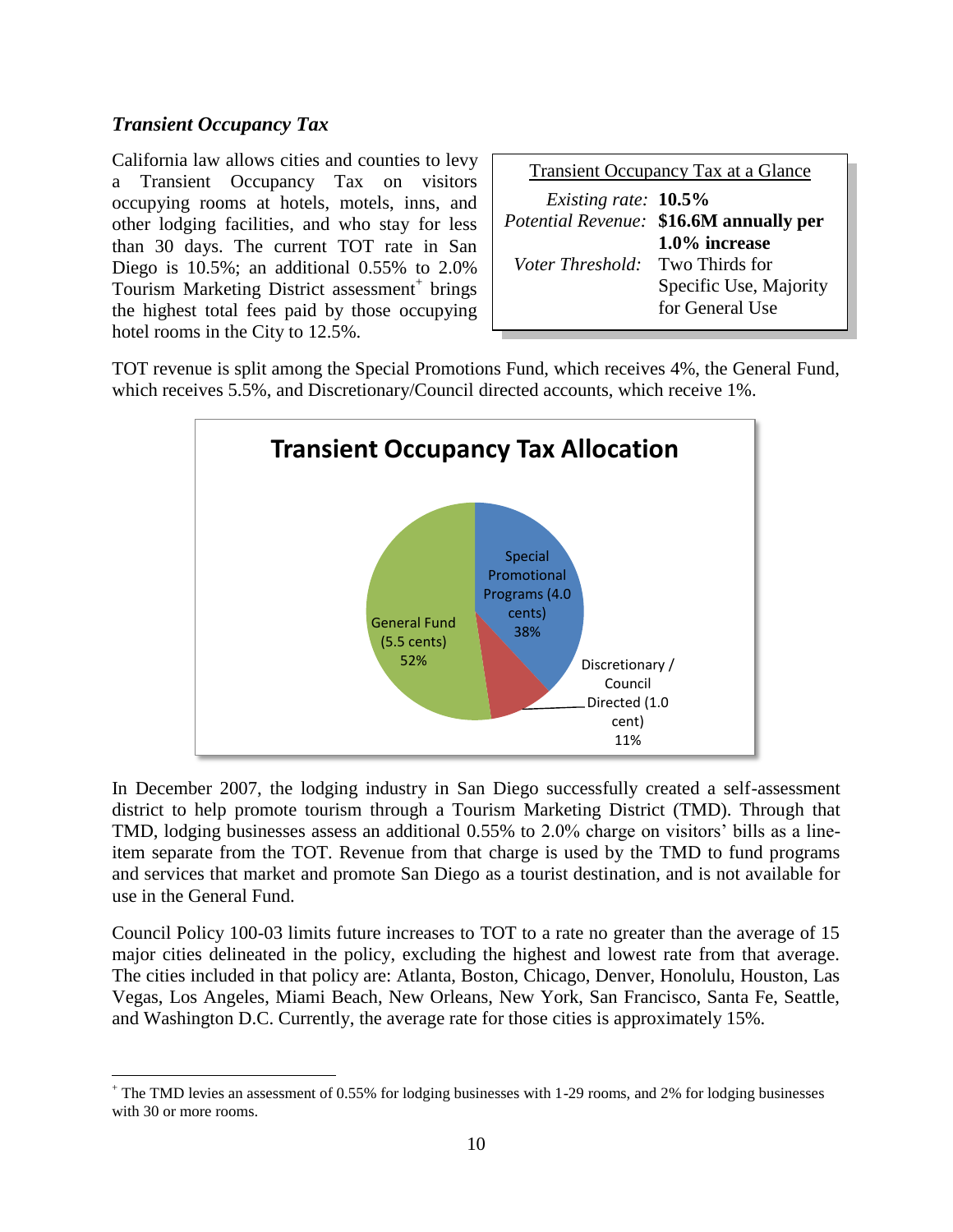

Revenues from the 10.5% TOT are expected to generate a total of \$174 million in FY 2015. An increase of 1.0% in the TOT would therefore be expected to generate \$16.6 million in additional annual revenue.

State law requires a public vote before TOT can be increased. If TOT revenue is to be used for specific purpose, increases must be approved by a two-thirds vote of the public. If they are to be used for general purposes they must be approved by a simple majority of voters.

#### *Parking Occupancy Tax*

A Parking Occupancy Tax is charged by some cities for the privilege of occupying a space in a paid parking facility, and is commonly levied as a percentage of the parking fee paid by the occupant. Parking fees typically include all charges for the occupancy or use of a space in a parking facility, including valet and service labor charges, but not charges for gasoline, parts, car washes, or other services. Parking taxes

| Parking Occupancy Tax at a Glance       |                                                |  |
|-----------------------------------------|------------------------------------------------|--|
| <i>Existing rate:</i> N/A               |                                                |  |
|                                         | <i>Potential Revenue:</i> \$38.6M annually per |  |
|                                         | $10\%$ tax                                     |  |
| <i>Voter Threshold</i> : Two Thirds for |                                                |  |
|                                         | Specific Use, Majority                         |  |
|                                         | for General Use                                |  |

are collected by parking facilities and remitted to cities on a periodic basis.

San Diego does not currently levy a parking tax, though other large cities in California do, including Los Angeles, Oakland, and San Francisco. The table below shows the parking tax rates levied by those cities and the revenue that was generated in FY 2014.

| <b>Parking Tax in Select California Cities</b> |          |                 |  |
|------------------------------------------------|----------|-----------------|--|
| City                                           | Tax Rate | FY 2014 Revenue |  |
| Los Angeles                                    | 10%      | \$96.6 million  |  |
| Oakland                                        | 18.50%   | \$16.3 million  |  |
| San Francisco                                  | 25%      | \$83.2 million  |  |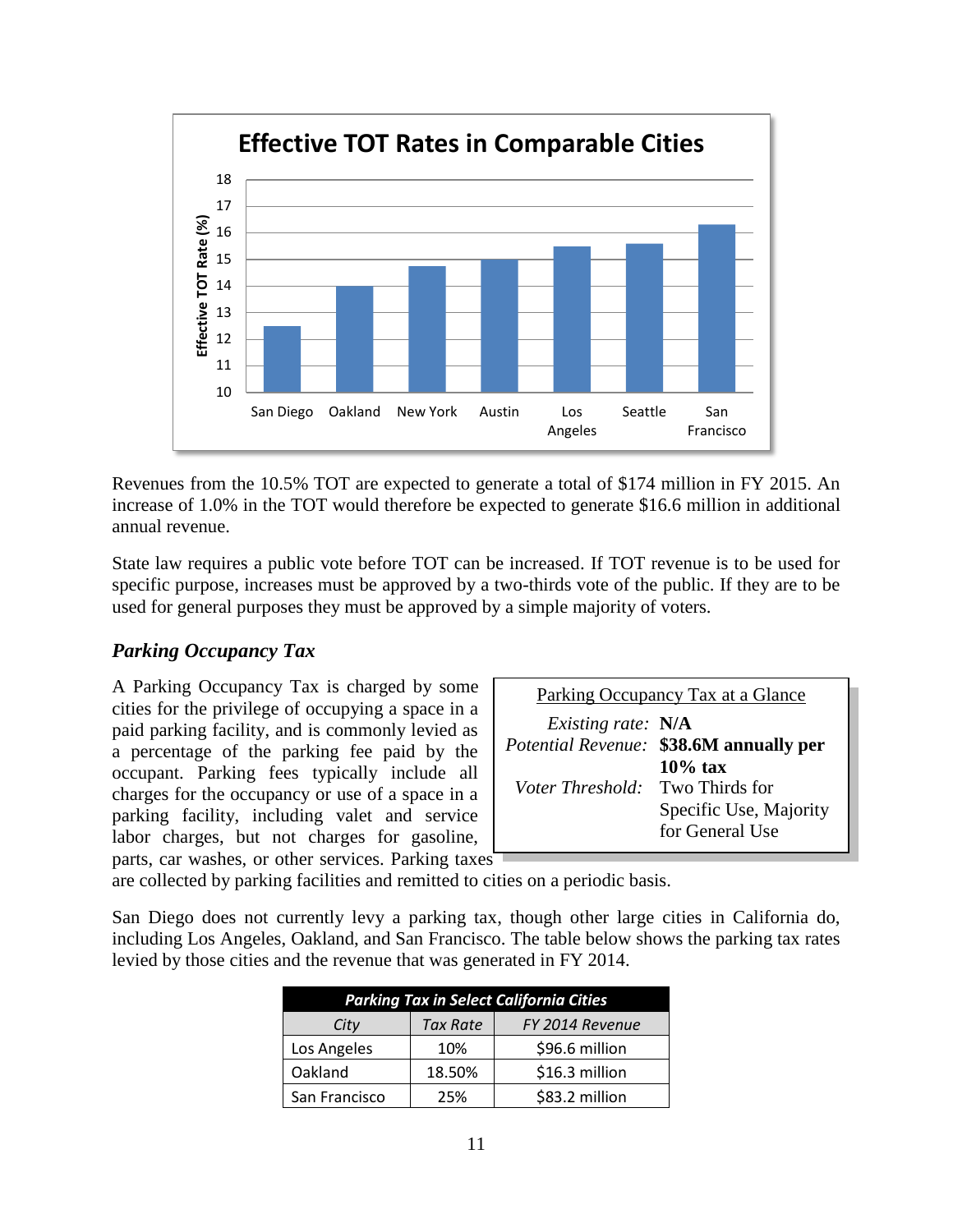In the cities shown above, the average per capita parking tax revenue for each 1% was \$2.87 million. Based on this calculation, if the City were to levy a 10% parking tax, it could expect to generate roughly \$38.6 million per year; a more accurate estimate would require a survey of the number and size of paid parking lots and structures in the City.

A parking tax would need to be approved by a simple majority of voters if revenues were used for general purposes, or a two-thirds majority if they were to be used for specific purposes.

# *Utility Users Tax*

A Utility User Tax (UUT) is a tax on utilities that is applied to the consumption of electricity, gas, water, sewer, telephone, and/or cable television services. Roughly 150 cities and four counties in California impose various UUTs, with rates ranging from 1% to 11% depending on the utility being taxed. San Diego is unique in not charging any UUTs.

UUTs are typically applied as a percentage of a utility customer's bill and collected by the utility company, which then remits its collections to the



taxing jurisdiction. In 2010, the total UUTs collected by similar California cities (Anaheim, Fresno, Long Beach, Los Angeles, Oakland, Sacramento, San Francisco, and Santa Ana) amounted to \$74 per capita. If the City were to impose a UUT at the \$74 average, it would generate \$99.6 million annually. As UUTs are established on individual utilities and the \$74 percapita average represents an average of the aggregate UUTs customers in other cities pay, the amount any one UUT would generate would be significantly lower.

Establishing any UUT in San Diego would require voter approval, with a two-thirds threshold if revenues were to be used for a specific purposes and a majority threshold if they were to be used for a general purpose.

# *People's Ordinance*

San Diego is the only major California city that does not recover at least a portion of its refuse collection expenses from those provided collection services. The People's Ordinance, adopted by San Diego voters in 1919, requires the City to collect, transport, and dispose of residential refuse, recyclables, and green waste, and prohibits the City from

People's Ordinance at a Glance  *Existing rate:* **N/A** *Potential Revenue:* **\$47.3M annually**  *(\$31.3M General Fund) Voter Threshold:* Simple Majority

charging a fee for this service. To be eligible for City-provided refuse collection, residential refuse must be placed at the curb line of a public street in a City-approved container.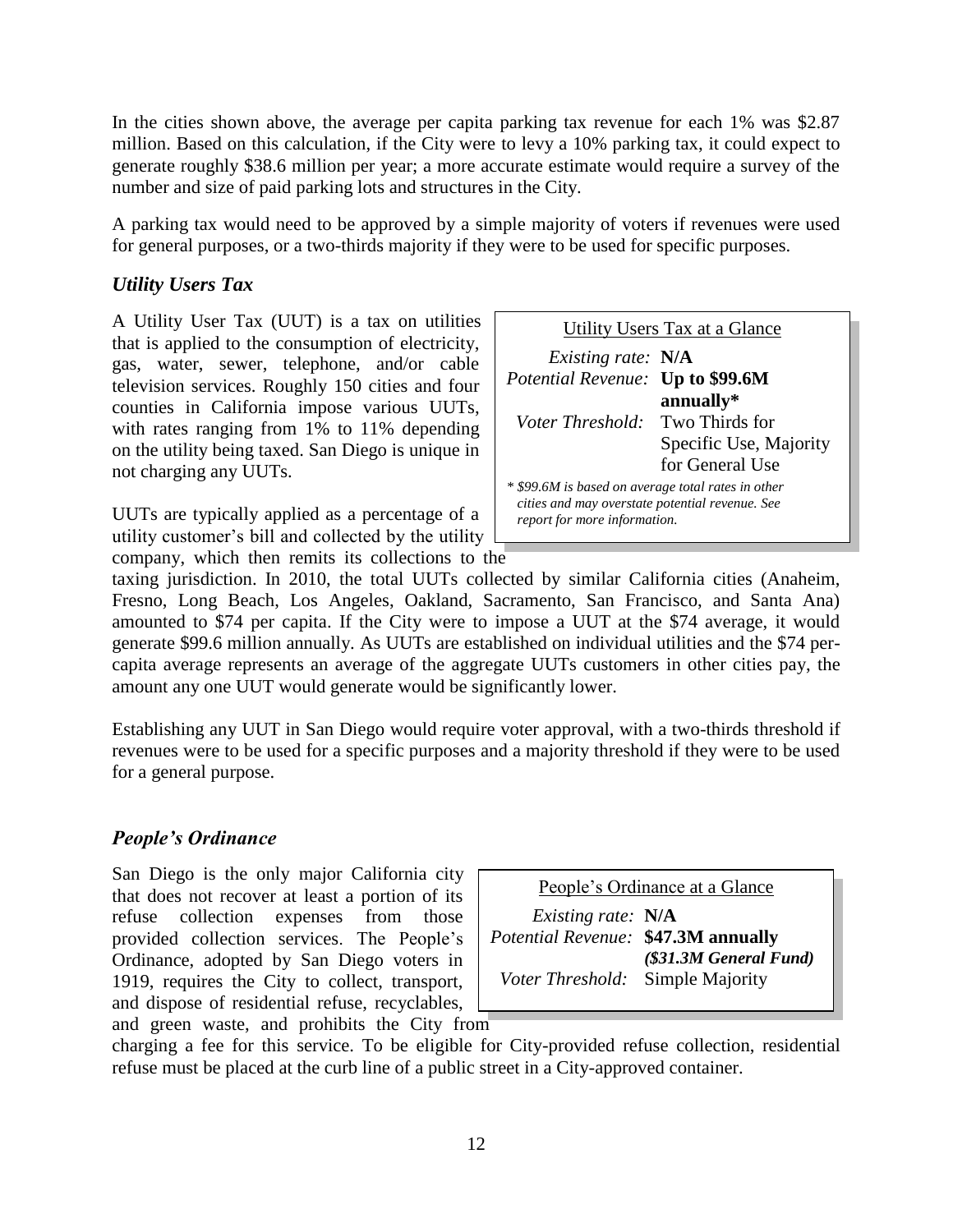The People's Ordinance prohibits the City from entering a private street to collect residential refuse, though hold-harmless waivers can provide for some exceptions. This makes it impractical for most multi-family residences to place refuse at the curb line of a public street, and makes these residences ineligible for City-provided refuse collection services. Multifamily residences, like most businesses, therefore pay separately for private collection services.

The FY 2015 budget includes \$47.3 million in expenditures related to collection services for refuse, recyclables, and green waste. Of that \$47.3 million, \$31.3 million comes from the General Fund and provides for refuse collection. The remaining \$16.0 million comes from the Recycling Fund and provides for collection of recyclables and green waste. The Environmental Services Department (ESD) currently provides collection services for 285,000 households. Charging those households fees to provide cost recovery for all collection services would result in an average monthly bill of \$13.83 per household.

Should the People's Ordinance be repealed and single-family residences be required to pay the costs associated with providing them refuse, recyclable, and green waste collection services, the City could free up existing General Fund revenues that currently subsidize the Environmental Services Department's refuse collection services.

As the People's Ordinance was adopted by voters, a public vote would be necessary to repeal the ordinance. Repeal of the ordinance would require a simple majority vote. Should the People's Ordinance be repealed, the City would need to conduct a full Cost of Service Study for refuse collection, and follow a Proposition 218 notification process before it could begin assessing fees for refuse collection services. Additional public votes, however, would not be required.

#### *Stormwater Fees*

 $\overline{a}$ 

As we reported in IBA Report 13-44, new stormwater regulations and enhanced compliance requirements are likely to create an increasing strain on the City's General Fund over the next several decades, with total costs to ensure compliance with regulations approaching \$2.7 billion over the next 17 years.<sup> $\pm$ </sup> The FY 2015 budget includes \$44.8 million in General Fund support for the City's stormwater program, though going forward this

|                  | Stormwater Fees at a Glance                                                      |
|------------------|----------------------------------------------------------------------------------|
|                  | <i>Existing rate:</i> \$0.95 per household                                       |
|                  | per month<br><i>Potential Revenue:</i> \$6M annually per \$1<br>monthly increase |
| Voter Threshold: | Two Thirds in General<br>Election, Majority of<br>Property-holders               |

amount will be insufficient to meet the additional costs that new regulatory requirements represent. The recently released Five-Year Financial Outlook notes that from FY 2016-2020, an additional \$710 million will be required to ensure compliance with stormwater regulations above and beyond amounts that are already anticipated to be funded through the General Fund and planned bond issuances.

<sup>±</sup> These costs could decrease should anticipated regulatory requirements be changed, or should technology advance to the point where stormwater treatment costs substantially decrease. Even given significant reductions, however, absent increased stormwater fees ongoing General Fund support of the program will be necessary.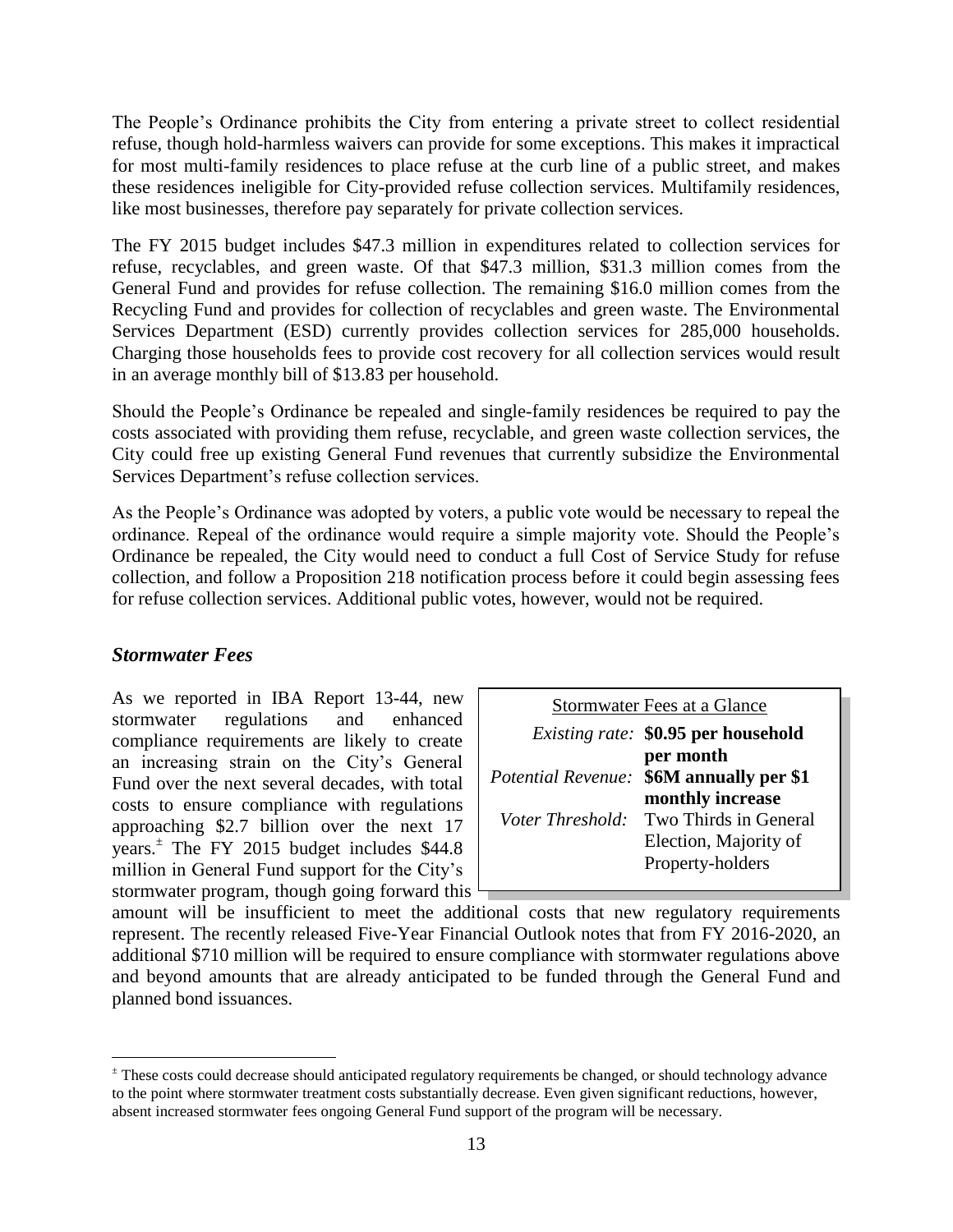San Diego currently collects a fee of \$0.95 per month from single-family residences to provide for storm drain maintenance and stormwater projects, and usage-based fees from multi-family residences. These fees generate \$5.7 million per year, and are extremely low compared to other major California cities and cities in the western United States. As comparisons, Los Angeles households pay \$1.92 per month, Monterey households pay \$5.44 per month, Santa Monica households pay \$10.00 per month, and Sacramento households pay \$11.31 per month. Coastal cities in other western US states pay even larger fees: Seattle households pay \$12.58 per month, and Portland households pay \$16.17 per month.

If San Diego were to increase its stormwater fees from \$0.95 per household per month to \$5.00 per month, it would generate an additional \$24.3 million annually; increasing the rate to \$10.00 per household per month would generate an additional \$54.3 million (total \$78.6M). Even in these scenarios, continued ongoing support from the General Fund would likely be necessary, though the required amount of that support may decrease.

As stormwater fees are considered property-related fees, any increase requires either a majority vote of affected property-holders or a two-thirds vote of the general public.

# *General Obligation Bonds*

In 1986, California voters approved Proposition 46, which allows cities and counties to issue General Obligation bonds (GO bonds) upon the approval of voters in order to finance large capital projects and the acquisition of real property. As the issuances of GO bonds represent one-time funding sources, they cannot be used for ongoing

| General Obligation Bonds at a Glance |                                       |  |
|--------------------------------------|---------------------------------------|--|
| <i>Existing rate:</i> N/A            |                                       |  |
|                                      | Potential Revenue: \$100M per 0.0032% |  |
|                                      | increase in Property                  |  |
|                                      | <b>Tax Assessments</b>                |  |
| <i>Voter Threshold:</i> Two-Thirds   |                                       |  |

operations and maintenance of existing projects and infrastructure, or for the purchase of equipment.

Issued bonds are backed by the full faith and credit of the issuing municipality, and are paid for by increasing local property taxes above the limit imposed by Proposition 13. Cities have a maximum GO debt limit of 15% of the assessed valuation of all property within their boundaries. San Diego's total assessed value for FY 2015 is roughly \$206 billion. For reference, each \$100 million in GO bonds would represent an annual property tax assessment 0.0032% of a property's valuation over the life of a 30 year bond. This represents an annual assessment of \$14.24 on a home valued at \$445,000, which is the median home price in the City as of August 2014 and reported by real estate tracker CoreLogic DataQuick.

Successful GO bond programs in other cities are generally designed to meet the funding needs of a specified list of necessary projects and capital improvements. Such bond programs are approved by voters once and include the total amount of bonds that cities are authorized to issue. Cities generally make several rounds of bond issuances to generate associated revenue as they have the capacity to spend it. In that way, GO Bond programs can provide funding for capital projects over multiple years, though we also emphasize that they ultimately still represent a onetime funding source and cannot be used to fund ongoing operations and maintenance of existing projects and infrastructure.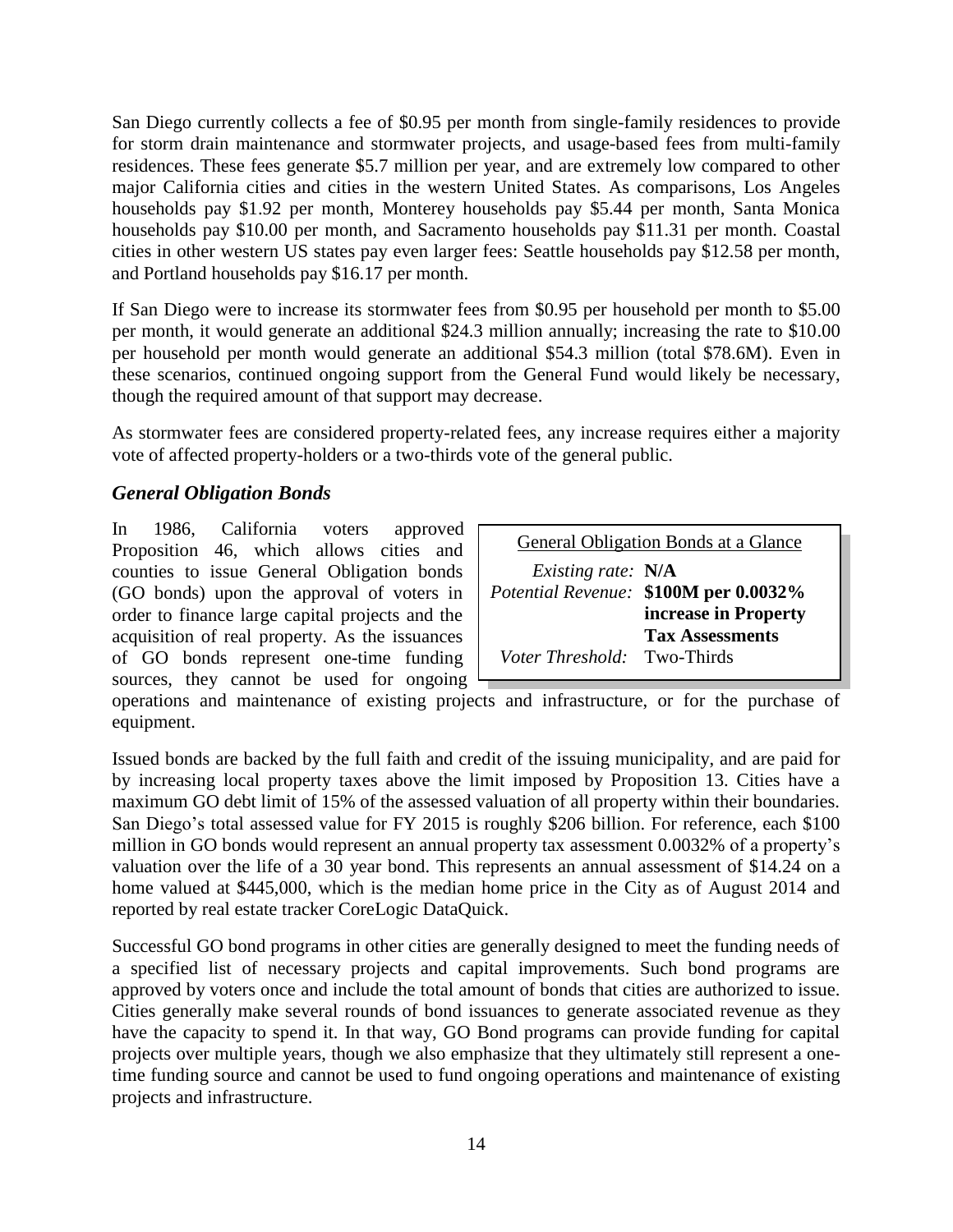As GO bonds are paid for through local property taxes, a two-thirds vote of the general public is required before they can be approved and issued. Should Council choose to pursue a bond measure, it should also consider identifying funding sources for continued operations and maintenance of financed projects prior to any bond issuance.

#### *Enhanced Infrastructure Financing Districts*

SB 628 was recently adopted by the California state legislature. Beginning in 2015, the bill will allow local governments to create Enhanced Infrastructure Financing Districts (EIFDs) to finance public capital facilities and other projects of community-wide significance and benefit. These EIFDs could be financed in one or more ways:

- Collection of property tax increments from participating taxing entities;
- Allocation of a portion of RPTTF distributions payable to the entity that forms the EIFD;
- Issuance of tax increment bonds:
- A levy of assessments or fees on landowners within the EIFD;
- Government or private loans; and
- Grants

Formation of an EIFD requires that local governing bodies wishing to participate in the EIFD adopt a resolution of intention and prepare a detailed financing plan. That plan must include the proposed EIFD's boundaries, a description of the public facilities and other forms of development or financial assistance proposed, and a financing section. The financing section must include:

- The maximum amount of incremental tax revenues that will be dedicated to the EIFD
- Revenue projections
- A financing plan for public facilities
- A limit on the total revenues that may be allocated to the EIFD
- The date on which the EIFD will cease to exist
- The fiscal impacts of the EIFD on participating entities.

Upon formation, EIFDs are permitted to issue tax increment bonds with the approval of 55% of voters living in the EIFD's boundaries. Previously, any bond issuance by an infrastructure financing district required an affirmative vote of two-thirds of residents. As SB 628 has not yet been implemented, EIFDs have not yet been formed in any other jurisdiction and information regarding the best practices of EIFDs is unavailable.

# *Good Government Mechanisms*

Ensuring good governing practices, openness, transparency, and public accountability is an important goal for the City that is continually pursued. As all the revenue sources discussed above require public votes, should Council pursue any of them, it may be especially appropriate to consider establishing mechanisms that enhance good-government and public-accountability over those revenues.